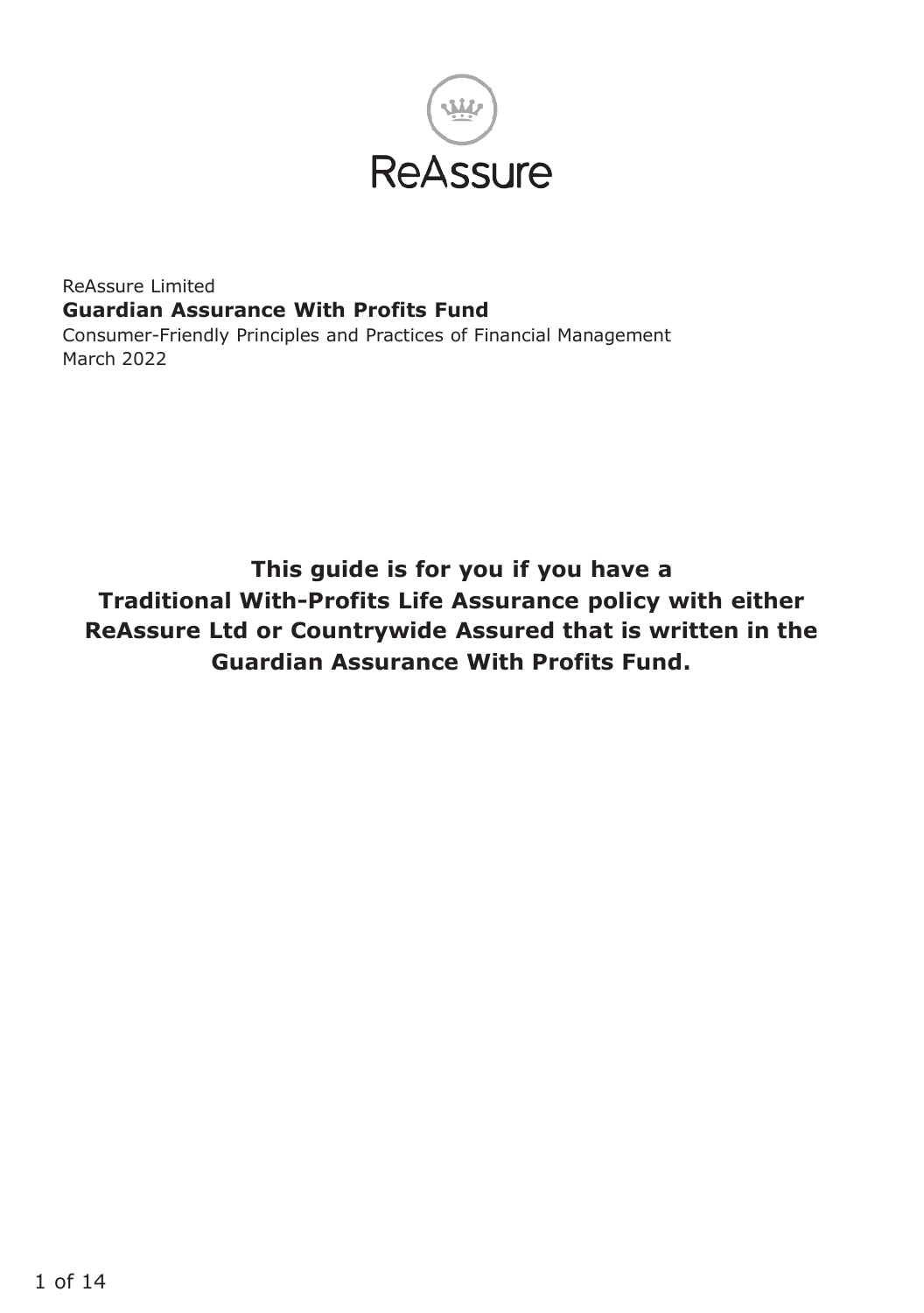# **CONTENTS**

- What is this guide for?
- Background to Guardian Assurance With Profits Fund
- What does my policy pay out?
- Where do profits and losses come from?
- What bonuses might I get?
- How are annual bonuses set?
- What affects final bonus?
- How are final bonus rates set?
- What if I cash-in my policy?
- What is your investment strategy for the Guardian Assurance With Profits Fund?
- What is the estate and how do you manage it?
- What are the ongoing risks to my investment in this fund?
- What discretion does the company have?
- Other relevant issues

Glossary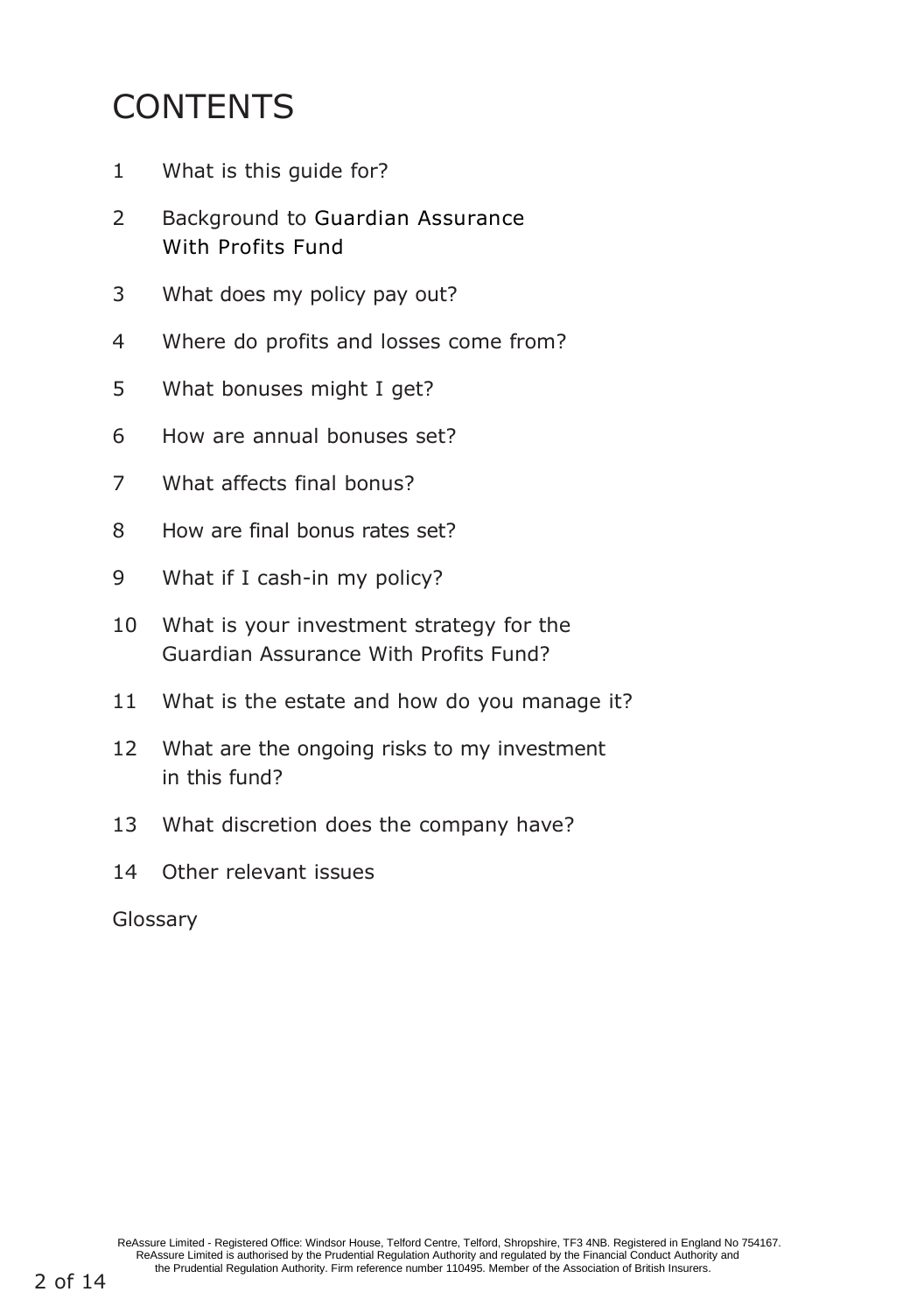### 1 What is this guide for?

In this guide we explain how we manage the money invested in the Guardian Assurance With Profits Fund (GAWPF) and what it means for you. We'll explain any investment terms as we go through this guide, but there's also a glossary of terms at the end for easy reference.

If you require financial advice when you've read this guide, then you should contact your financial adviser.

Please note we can't give you any financial advice, but if you would like more information about your policy or how we run the GAWPF, please contact us:-

ReAssure Windsor House Telford TF3 4NB

Tel: Freephone 0800 073 1777 or +44 1952 292 929 (overseas) We have separate guides for other types of policy, available on request:

- Traditional with-profits pension policies
- Unitised with-profits pensions and life assurances
- With-profits group pension schemes

In addition, we have a more detailed guide to our with-profits management strategy called 'Principles and Practices of Financial Management of With-Profits Business' (PPFM). We also produce a yearly report on our with-profits business confirming whether we've complied with the PPFM during the year. If you would like any of these documents, please ask us or download them from our website [www.reassure.co.uk](http://www.reassure.co.uk/)

The With-Profits Committee reviews and challenges the withprofits management on at least a quarterly basis and ensures an element of impartial judgement in the ongoing assessment of our compliance with the PPFM.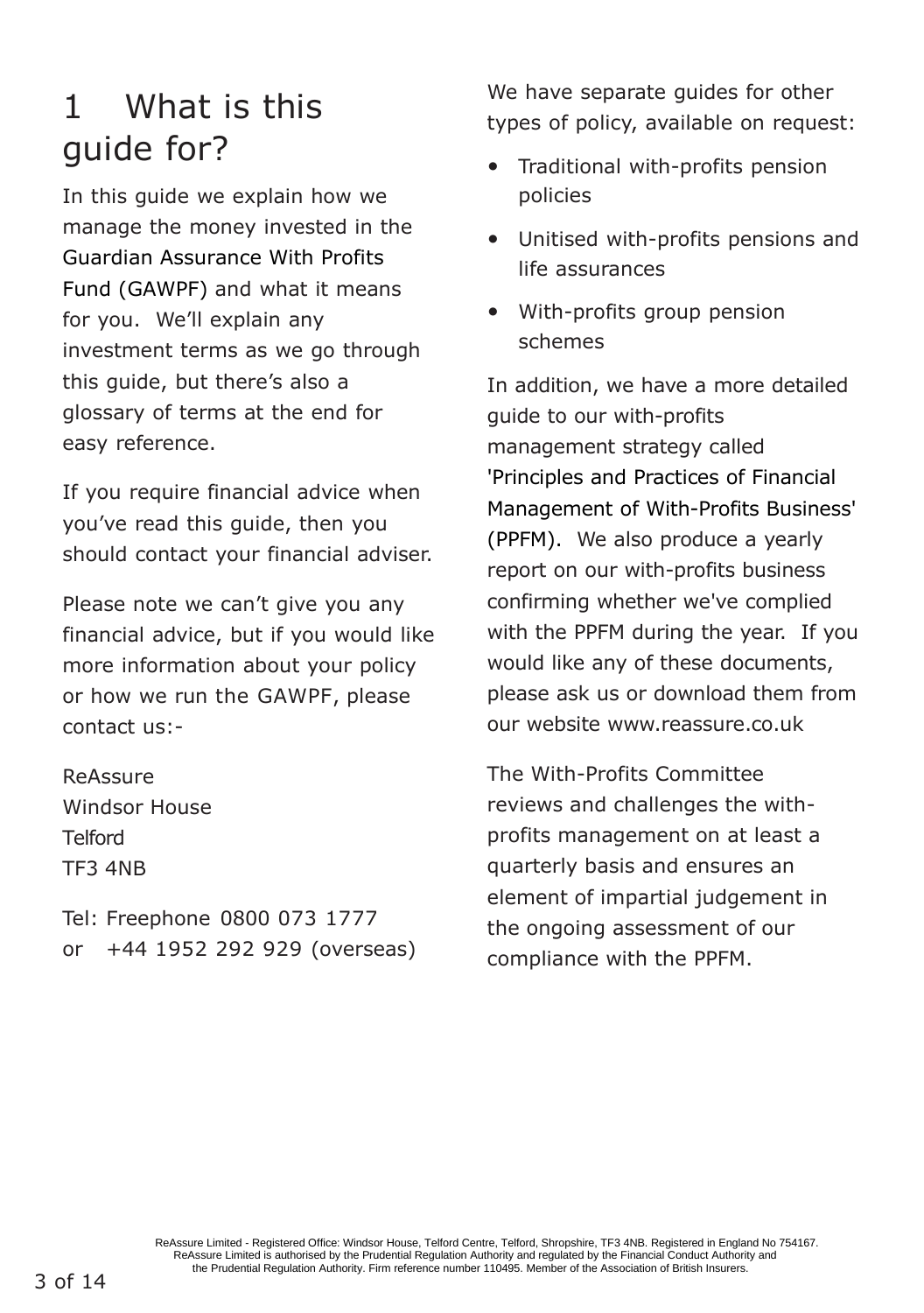## 2 Background to Guardian Assurance With Profits Fund

ReAssure Ltd is a life insurance company that is part of Phoenix Group. Phoenix Group acquired ReAssure in July 2020.

Premiums paid by with-profits policyholders are paid into the GAWPF. The profits arising in this fund are shared between our with-profits policyholders and our shareholders. The with-profits policyholders receive 90% of the profits and the shareholder receives 10%.

In 1998 the with-profits fund was closed to new business. The estate (that's the excess of the fund's assets over its liabilities) is being distributed gradually to with-profits policyholders by paying higher bonuses than would otherwise have been the case. Only with-profits policies that were in-force when we announced that the fund was closing will benefit from the distribution of the estate.

In 2012 the GAWPF was restructured and most of the guaranteed annuity business was transferred into a new non-profit fund. The impact of this on our with-profits policyholders will be a faster and more equitable distribution of the estate. Current final bonus rates for most policies are higher than they would have been had the 2012 restructure not taken place, and no policyholder has been adversely affected by the restructure.

In January 2016 Swiss Re bought the Guardian group of companies and Guardian Assurance Limited was renamed ReAssure Life Limited in June 2016.

On 31 December 2016 the assets and liabilities of ReAssure Life Ltd were transferred to ReAssure Ltd under the terms of the High Court approved Scheme in accordance with Part VII of the Financial Services and Markets Act 2000. The GAWPF is now a ring-fenced fund in ReAssure which means that it is managed and accounted for separately from all other funds of ReAssure.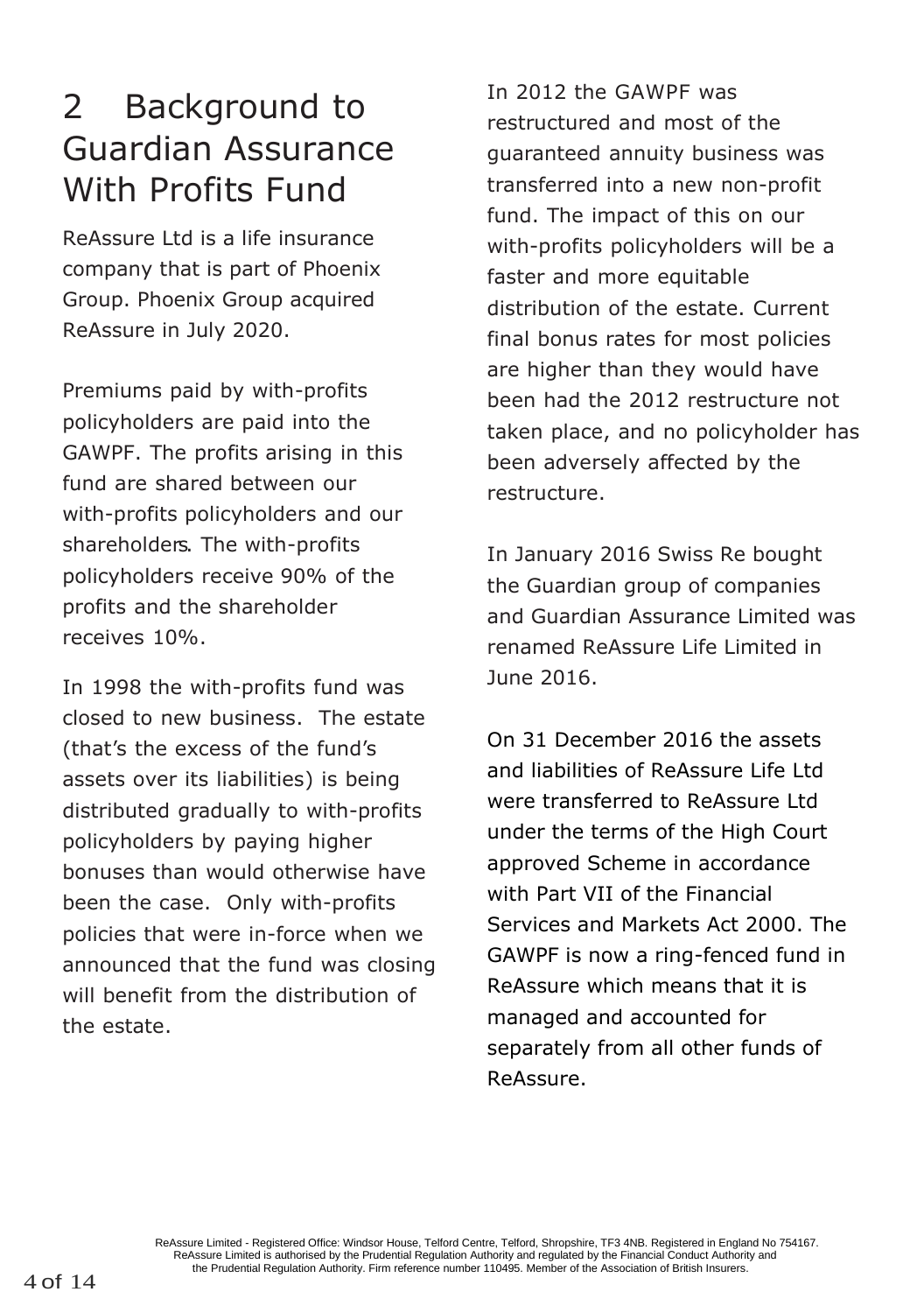# 3 What does my policy pay out?

A with-profits life assurance policy pays out:

- A sum assured. This is the minimum amount we will pay out providing you pay all the premiums due and keep the policy for the full term.
- A share in the profits and losses of the GAWPF by means of bonuses, providing you pay all the premiums due and keep the policy for the full term.

# 4 Where do profits and losses come from?

The main source of profits and losses are the GAWPF's investments. Minor profits also come from non- profit policies.

As you pay into your policy, we put your payments together with those of the other with-profits policyholders.

• This 'pooling' of money generally means that on your behalf we can invest in a wider spread of assets than if you'd invested on your own. This can help to spread the risk and the costs.

We invest your money in a mixture of company shares (equities), fixed interest securities (for example loans to the Government or to large corporations) and cash deposits.

We aim:

- to earn dividend income and an increase in value from the equities.
- to earn interest on the fixed interest securities and cash deposits.

The return on these investments is put back into the fund and is then shared by with-profits policyholders and the shareholder (See Section 2 - "Background to Guardian Assurance With Profits Fund").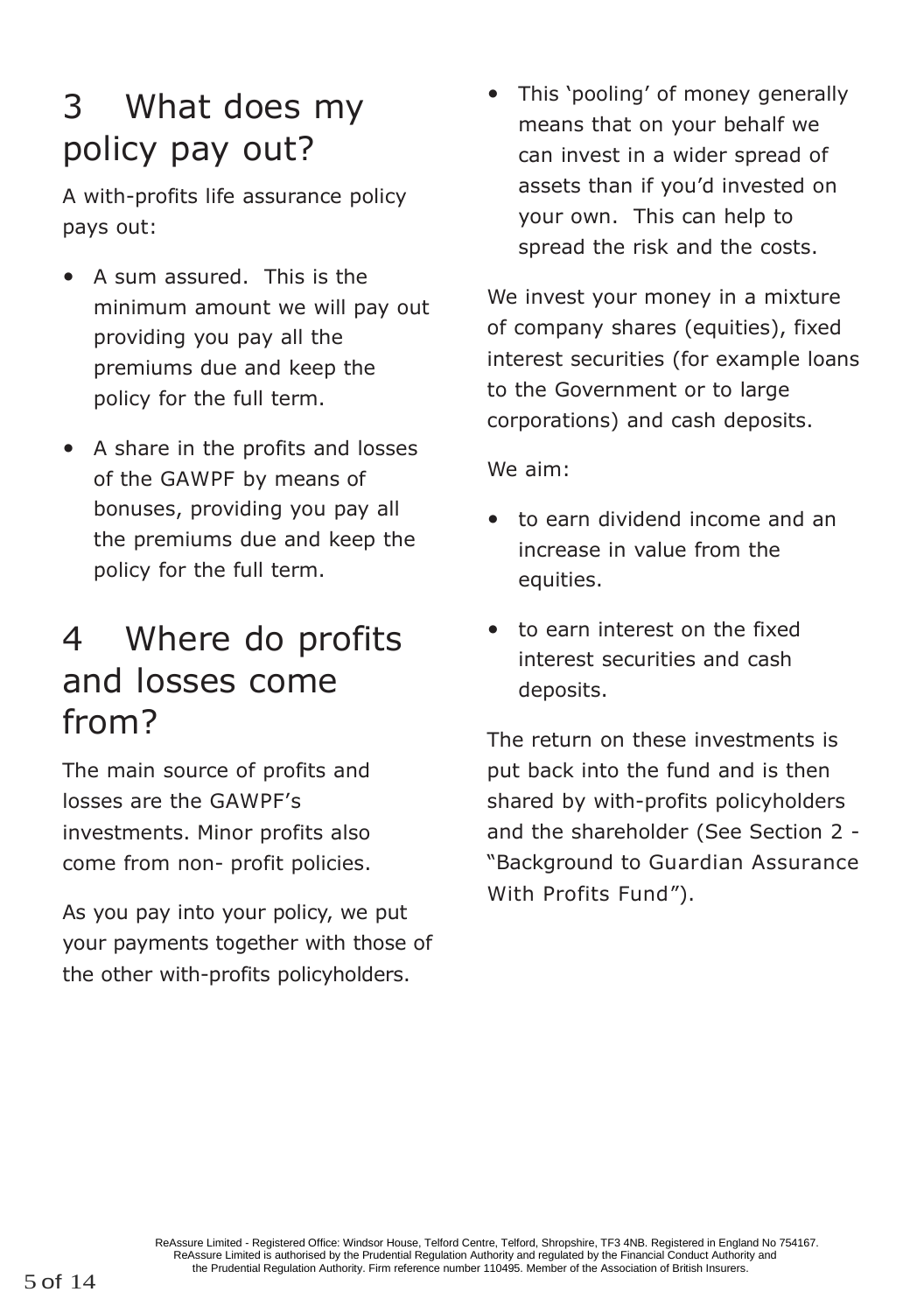# 5 What bonuses might I get?

We add your share of the profits through two main types of bonus:

### Annual bonus (also known as regular bonus or reversionary bonus):

- We add it at 31 December each year.
- It is an additional guarantee on top of your sum assured.
- Once we add it to your policy, we guarantee to pay it provided you pay all the premiums due and keep the policy for the full term.

### Final bonus (also known as terminal bonus)

- We may pay a final bonus when the life assured dies or when the policy reaches its end date.
- Final bonus is not guaranteed and it is possible that no final bonus will be payable.

#### Final bonus on early cash-in

• We may also pay some final bonus if you cash-in your policy early. You may know this as 'surrendering' your policy.

- If you cash-in your policy, the amount you will get is not guaranteed.
- The total amount you receive may be less than the sum assured plus annual bonus additions.

# 6 How are annual bonuses set?

We have set our annual bonus rate at one per cent (1%) and it will remain at this level in the future, except in extreme or exceptional circumstances. Our investment strategy is consistent with our intention to maintain the annual bonus rate at this level.

If future investment returns are significantly better than expected, we would increase final bonus rates rather than the annual bonus rate.

We send you a yearly statement to confirm the annual bonus added to your policy.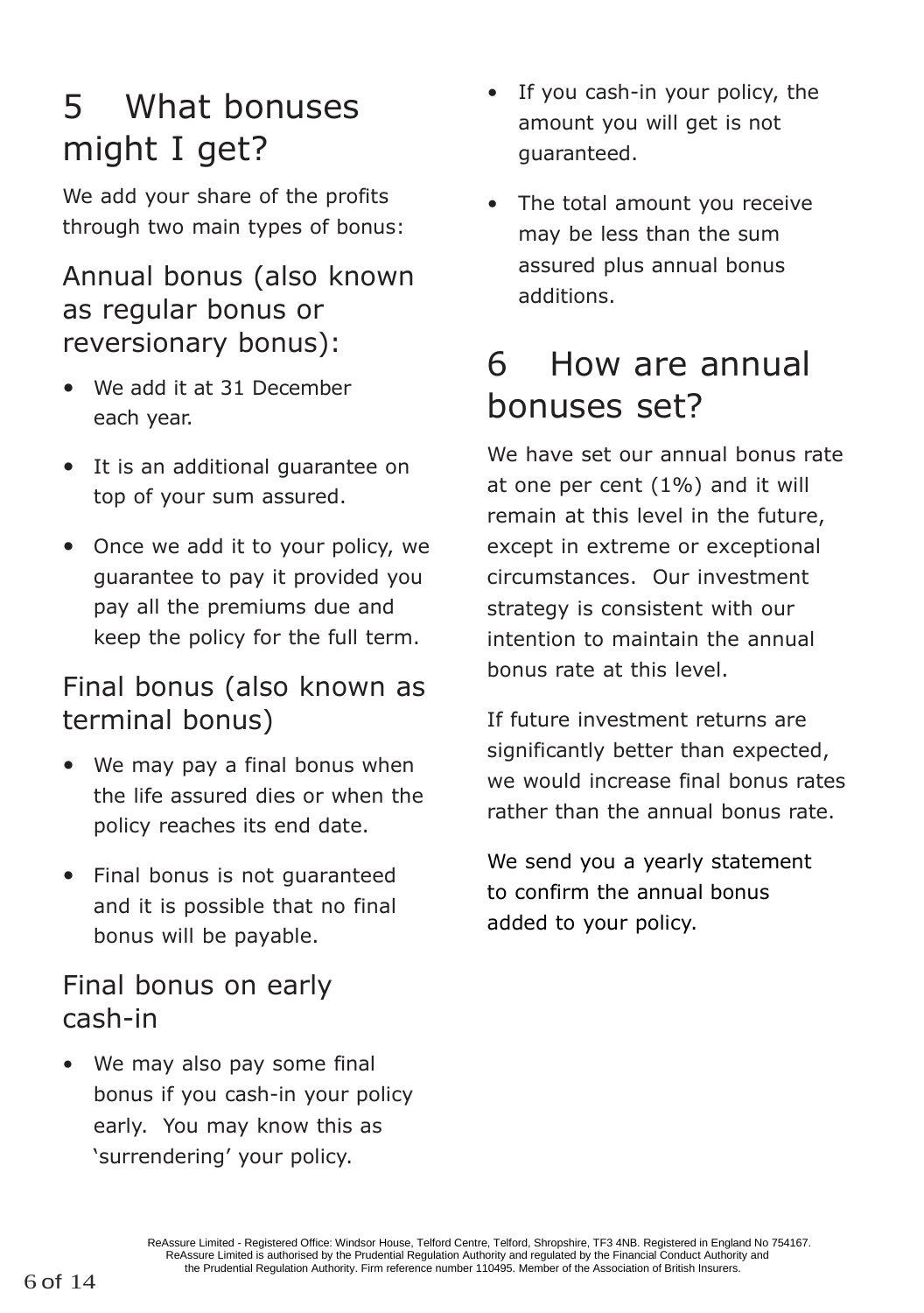# 7 What affects final bonus?

Various factors affect how much final bonus we may pay. These include:

- **The performance of the investments.** This is the biggest factor affecting how much you might get (See Section 10 - "What is your investment strategy for the GAWPF?").
- **Taxation.** The investment returns on life assurance policies are subject to tax which reduces the amount available for bonuses.
- **The guarantees offered on your policy.** Final bonus is determined as your fair share of the with-profits fund on top of the sum assured plus annual bonus additions (See Section 8 - "How are final bonus rates set?"). It is possible that no final bonus will be payable.
- **The smoothing of investment returns.** We do not alter the rate of final bonuses for normal day-to-day fluctuations in investment markets (for example, share prices going up and down). However, we may alter the rate in response to significant market

movements such as investment value movements greater than 5% compared to when final bonus rates were previously set.

- **Early cash-in adjustments.** If you cash-in your policy early then you may receive less than the basic sum assured plus annual bonus additions. This is because these amounts are based on the assumption that you will pay all the premiums due and keep the policy for the full term.
- **Estate Distribution.** Any enhancements resulting from the gradual distribution of the estate (See Section 11 - "What is the estate and how do you manage it?").

# 8 How are final bonus rates set?

When we set final bonus rates we look at the relationship between assets backing the policies and the prospective value of the policies.

The prospective value is calculated from the value of future benefits to be paid, plus the value of future expenses, less the value of future premiums.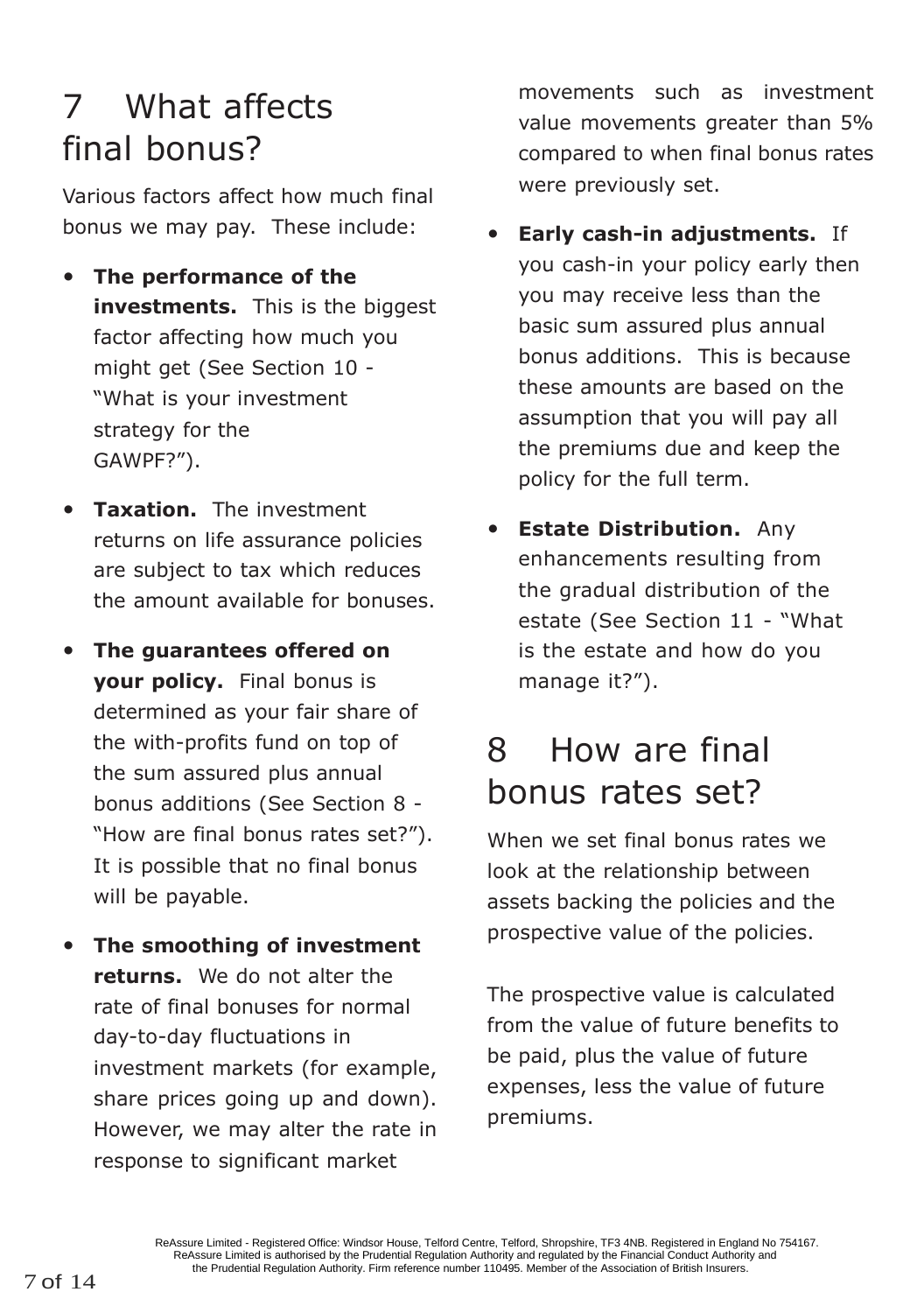We usually review final bonus rates every month.

The assets backing this group of policies receive investment returns, incur investment expenses and may be enhanced by estate distributions. They will also reflect premiums received, expenses incurred and claims paid in respect of the policies that are being supported as a group.

The outgoings in the prospective valuation of these policies could potentially include deductions for the cost of guarantees provided. However, currently we do not make these deductions because the cost of guarantees is currently met by the estate.

- If the value of the assets being held to support these policies as a group is more than the prospective value of the policies as a group, then final bonus will be payable. The amount of final bonus will be set so that the maturity value equals 100% of the share of the assets being held to support these policies as a group
- However, if the prospective value of the policies as a group is more than the value of the assets being held to support the policies as a group then no final bonus will be payable.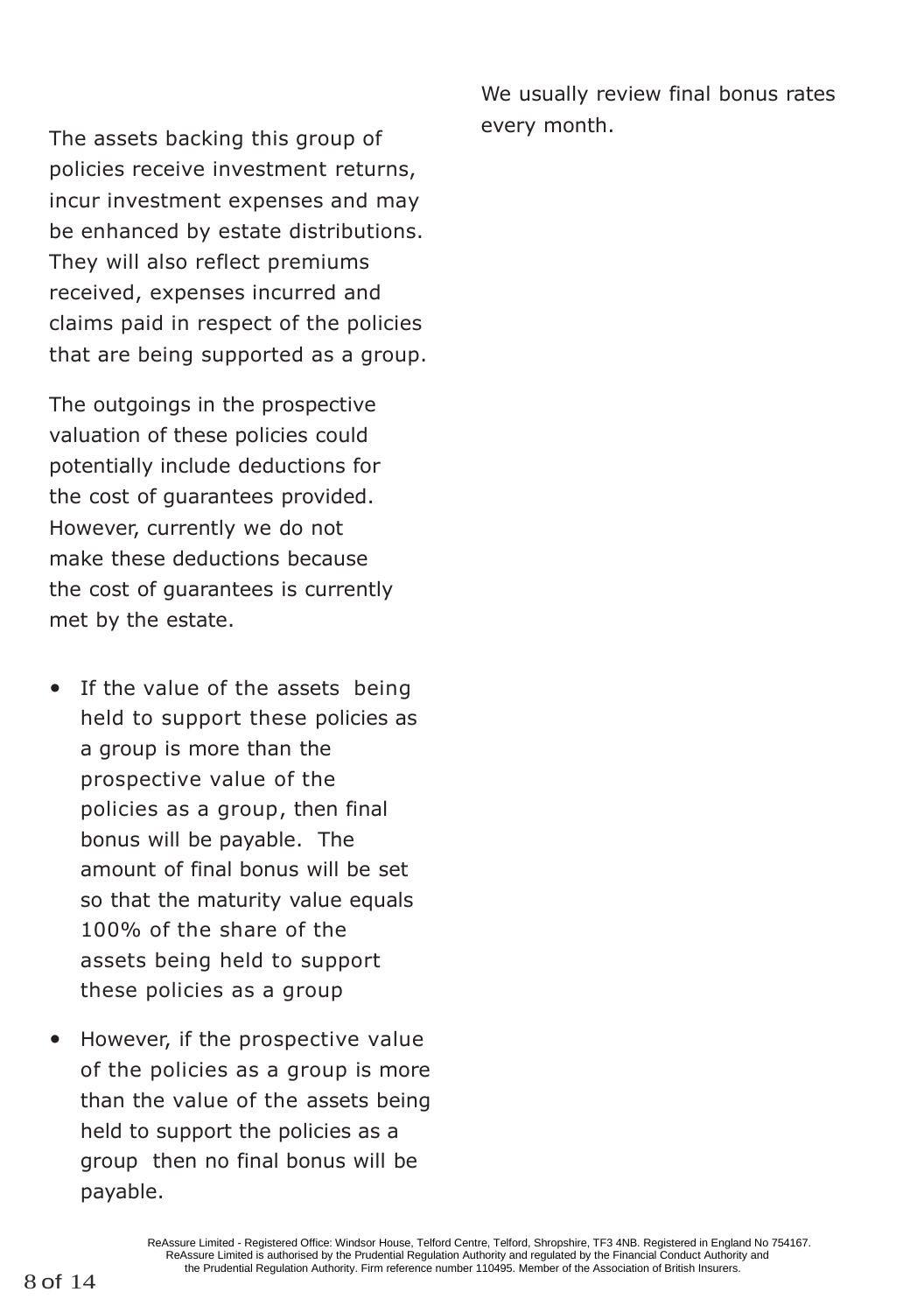- We will change them if the value of the assets being held for the policies is less than 95% of the maturity values or more than 105%.
- We don't give advance notice when we change final bonus rates.
- The rate may be zero for certain classes and certain calendar years.

### 9 What if I cash-in my policy?

Similar to the calculation for final bonus rates, we use the value of the assets being held to support these policies as a group as described in the section above.

If the value of the assets being held is more than the sum assured plus annual bonus additions, then we increase the cash-in value. The amount of the increase will be set so that the cash-in values equal the value of the assets being held to support the policies.

However, if you cash-in your policy early the amount you receive may be less than the sum assured plus annual bonus additions. This is because the sum assured plus annual bonus additions are based on the assumption that you will pay all the

premiums due and keep the policy for the full term.

If you are thinking of cashing-in your policy you should take advice from your financial adviser before making a decision. If you do not have a financial adviser and you are resident in the United Kingdom, you can find one in your area from the website [www.unbiased.co.uk.](http://www.unbiased.co.uk/) If any factual information would be helpful please contact us at the address given in Section 1 - "What is this guide for?".

# 10 What is your investment strategy for the GAWPF?

We invest the GAWPF in a mixture of company shares (equities), fixed interest securities (for example loans to the Government or to large corporations) and cash deposits.

We choose fixed interest securities and cash deposits to provide the fund with sufficient money at the right time to match the sum assured plus annual bonus additions of the policies as they fall due.

• We use the same approach for other business within the fund, such as pensions in payment.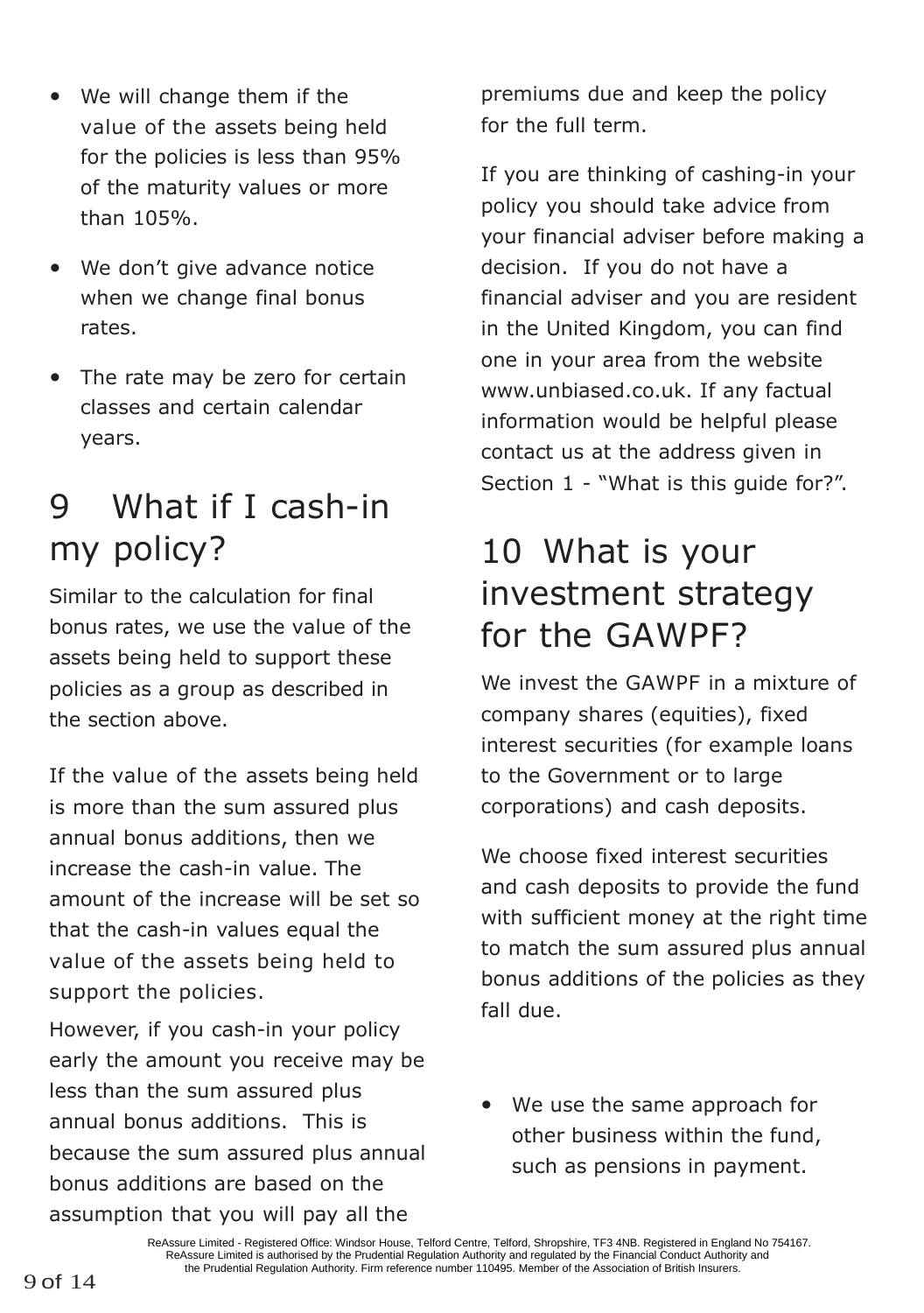• This approach of matching known commitments with fixed interest securities and cash deposits aims to protect the fund from strains arising from interest rate movements.

However, the fund is not protected against significant levels of defaults on corporate bond holdings. By defaults we mean large corporations failing to repay their loans.

The benefits which are not guaranteed, such as final bonus, are backed by equity investments.

- The proportion of assets invested in equities is known as the equity backing ratio.
- The equity backing ratio for with-profits policies varies by policy type and also by duration within each policy type reflecting the investment strategy.
- These ratios vary from time to time.
- A table of the equity backing ratios is available on our website at www.reassure.co.uk and is reviewed regularly.

If we make any significant changes to the asset mix, we will write to you to let you know.

### 11 What is the estate and how do you manage it?

The estate is the excess of the GAWPF's assets over its liabilities. By liabilities we mean an estimate of the amount needed to pay all the claims on policies as they become due.

The estate exists to cover the risk of any unforeseen decrease in the value of the fund's investments or increase in the amounts it needs to pay out to policyholders.

The estate is also used to meet:

- the cost of guarantees, e.g. the cost of future pensions. The cost of guarantees also includes meeting the excess when more than the value of the assets backing the policies is paid out,
- the cost of smoothing of investment returns, and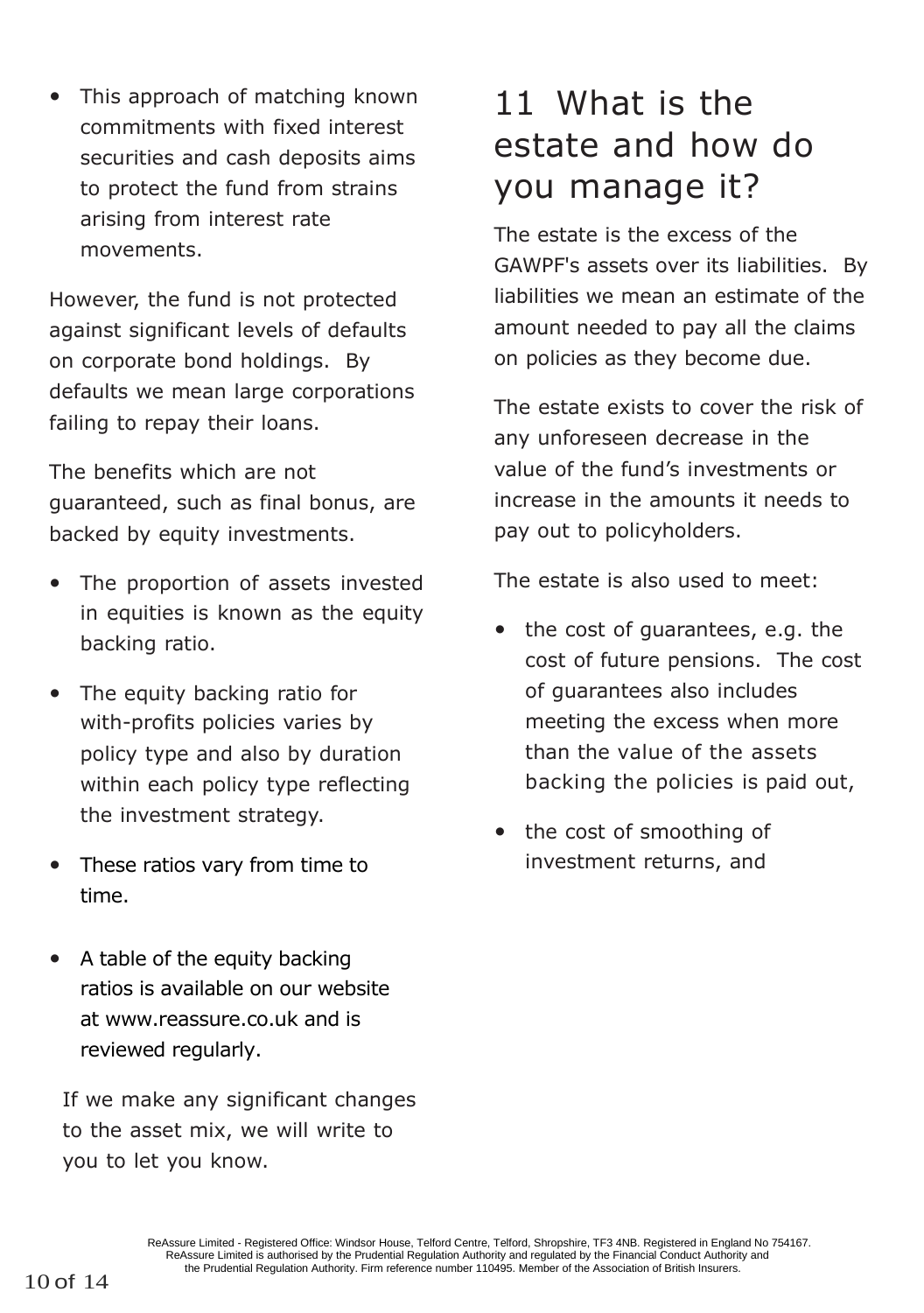• any policyholder compensation due in connection with the way we have marketed or sold the policies.

The cost of the above has been estimated and allowed for in determining the size of the estate. If the costs are greater, or other unforeseen costs emerge, then the estate will be smaller.

When we pay the shareholder their share of the profits arising in the fund some additional tax has to be paid, and this is met by the estate.

If there are no unforeseen circumstances then we intend over time to distribute the estate fairly to customers who have withprofits policies. The distribution of the estate is achieved through enhancements to asset shares which improves final bonuses and cash-in values.

The estate distribution is expressed in terms of an additional return on the assets being held to support these policies as a group, which increases final bonus rates. A table of the historical estate distribution rates is available, together with the latest final bonus rates, on our website at [www.reassure.co.uk.](http://www.reassure.co.uk/)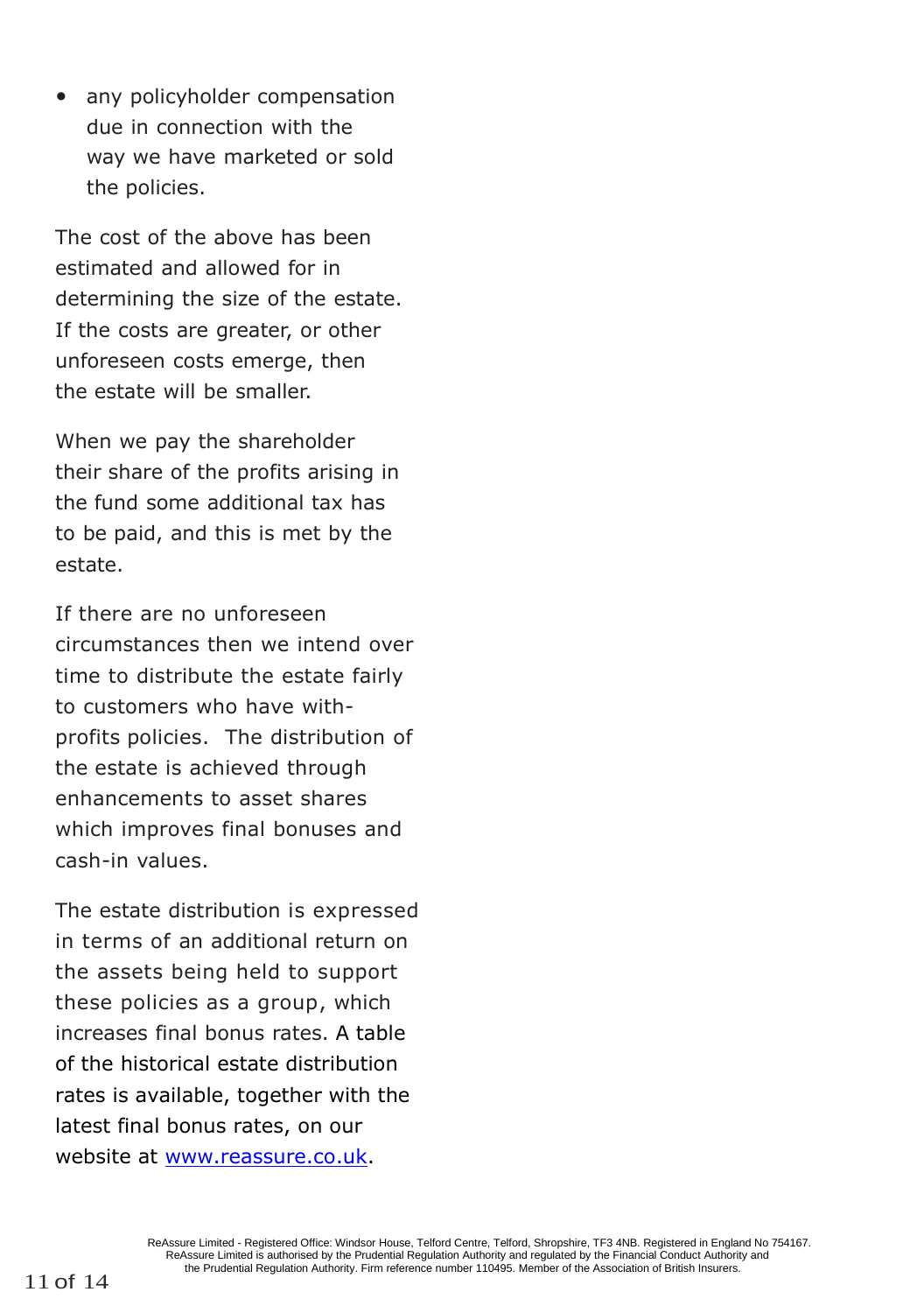# 12 What are the ongoing risks to my investment in this fund?

We have set our annual bonus rate at one per cent (1%) and it will remain at this level in the future, except in extreme or exceptional circumstances.

The level of final bonus payable will primarily depend on the investment return achieved on equity investments over the term of your contract. Hence if equity returns are "poor" then final bonus rates will be lower than they would otherwise have been.

The level of final bonus will also potentially be impacted by the level of defaults on our corporate bond holdings. If defaults are significantly greater than expected then final bonus rates will be lower than they would otherwise have been. By defaults we mean large corporations failing to repay their loans.

The level of final bonus will also depend on future distributions from the estate. The factors influencing the size of the estate, and hence the level of distributions from the estate, are described above in Section 11 – "What is the estate and how do you manage it?".

# 13 What discretion does the company have?

The directors of ReAssure Ltd have discretion over the key aspects of the operation of all with-profits policies, in particular the investment policy, bonuses and early surrender adjustments. However, the Principles and Practices of Financial Management of With-Profits Business (PPFM) tell you how the directors expect to exercise this discretion. If this expectation changes and we change the PPFM, we'll let you know.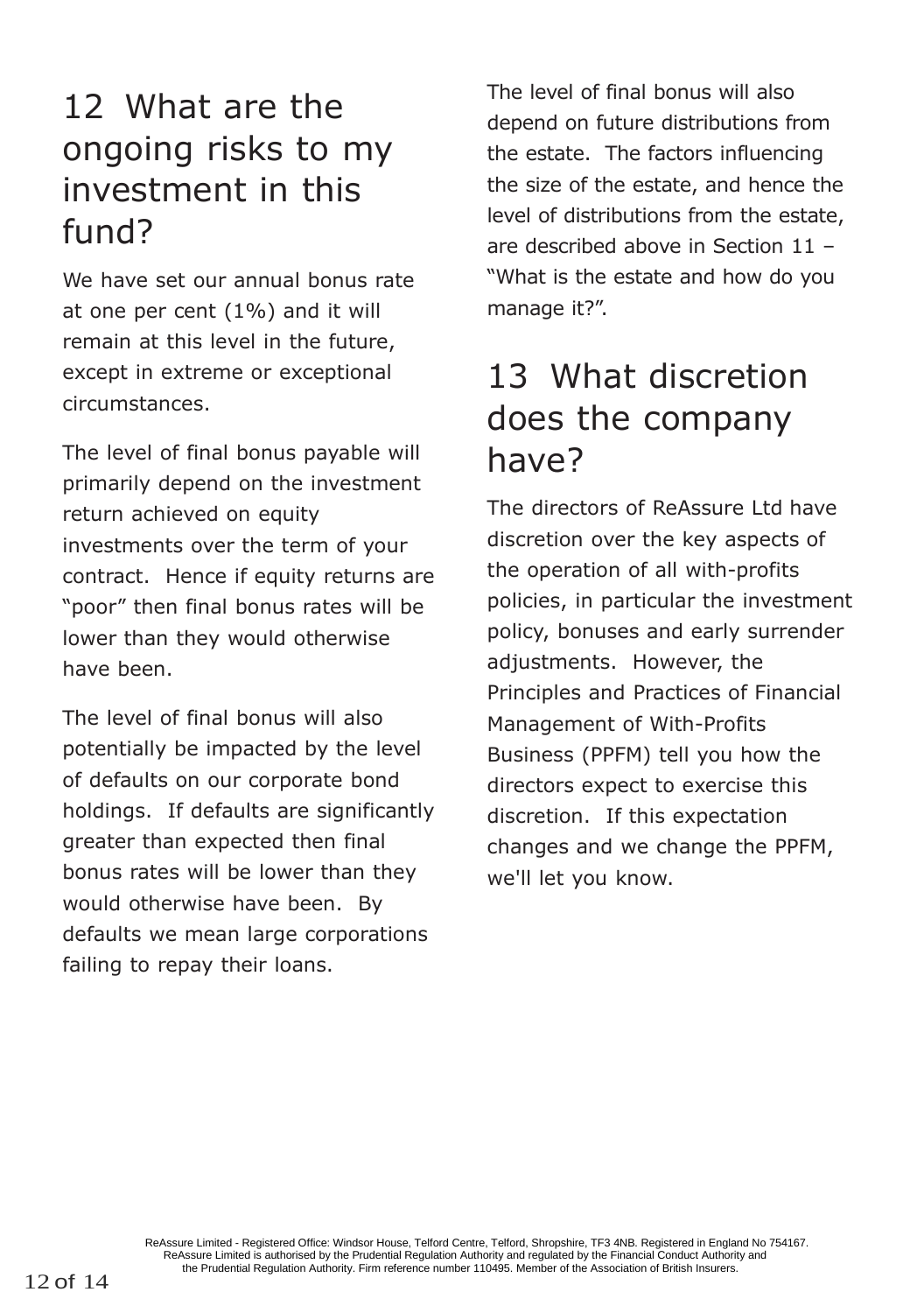# 14 Other relevant issues

There are a number of additional issues that are relevant to the operation of the GAWPF:

- The fund pays the shareholder an agreed annual fee based on the number of policies in-force. The shareholder administers the policies in return for the fee.
- The fund also pays the investment managers an agreed annual fee based on the value of investments. The investment managers manage the investments in return for the fee.
- From 2013 the equity investment objective is to closely track the performance of an index that represents the 350 largest companies on the London Stock Exchange.
- The equity investment management fee was reduced accordingly to the benefit of policyholders.
- GAWPF does not sell new withprofits policies but is legally obliged to accept additional payments from current policyholders and options on certain life and pension policies.
- Once the value of the assets in the GAWPF falls below a stated level then management actions can be considered to merge the GAWPF with another withprofits fund and also to consider potential conversion to non-profits status. These actions would be subject to approval of the With-Profits Committee, Board of Directors, Regulators and an Independent Expert appointed to review the exercise to ensure withprofits policyholders are treated fairly.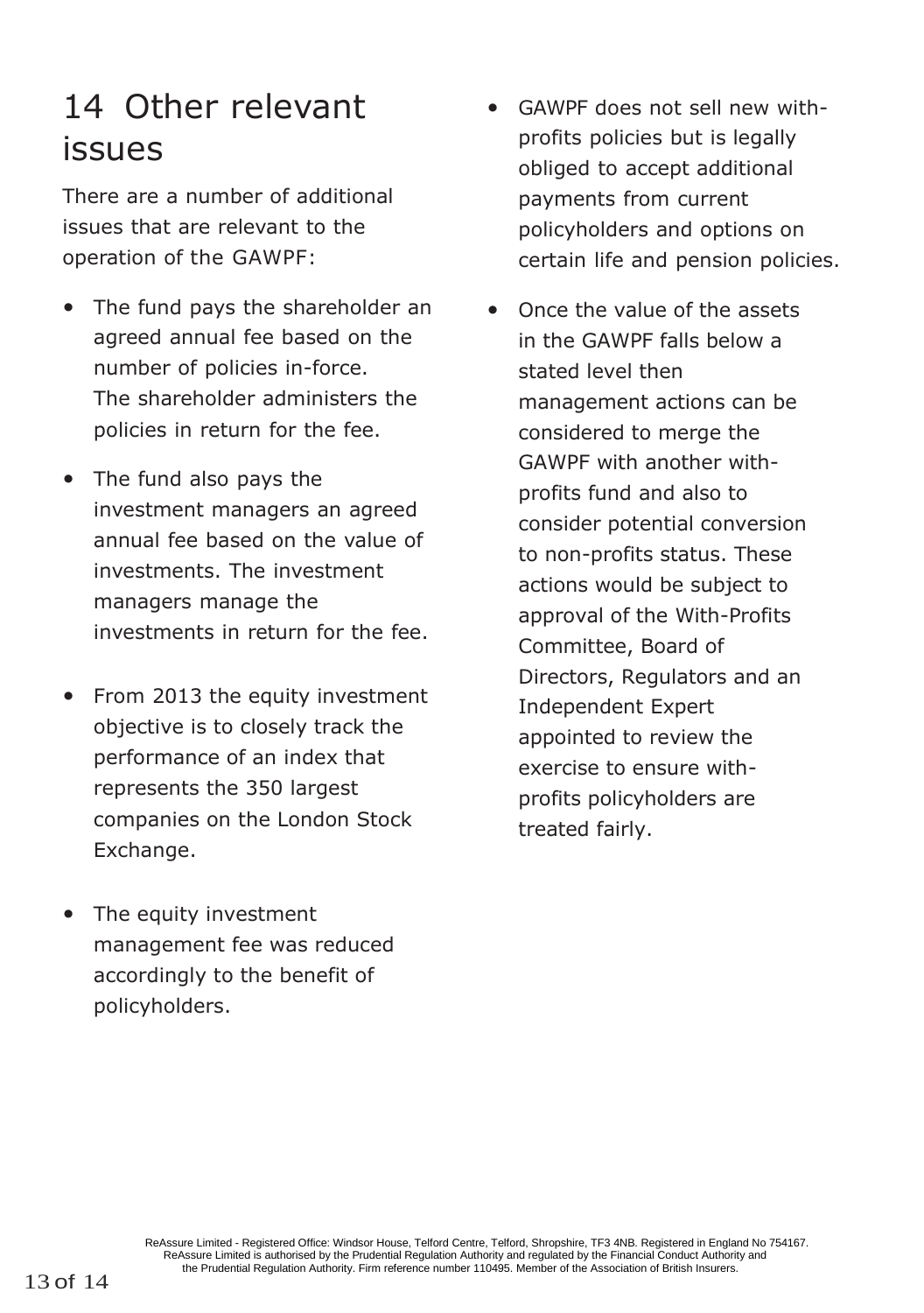### Glossary of Terms

#### **Annual bonus:**

Also known as regular bonus or reversionary bonus. When an annual bonus is added to your policy, it's guaranteed to be paid in full provided you pay all the premiums due and keep the policy for the full term.

#### **Assets held:**

These are the assets being held to support the policies as a group and are used in calculations when setting final bonus rates and cash–in values for with-profits policies. At any time the assets will reflect the accumulated income, including premiums, investment returns and distributions from the estate, less outgoings, including expenses, taxation and the cost of claims and other benefits.

#### **Estate:**

The estate is the amount by which the fund's investments are more than the amount we believe it will need to pay out to all the policies as they become due. It exists to cover the risk of any unforeseen decrease in the value of the fund's investments or increase in the amounts it needs to pay out to policyholders.

#### **Final bonus:**

Also known as terminal bonus. We may pay a final bonus when the life assured dies or when the policy reaches its end date. Final bonus is not guaranteed and it is possible that no final bonus will be payable.

#### **Prospective valuation:**

The current value of the future cash flows of a policy. These cash flows include benefits to be paid, expenses to be incurred and premiums to be received based on our best assumptions of future likely experience.

#### **Shareholder:**

The shareholder is ReAssure Group PLC. Part of Phoenix Group.